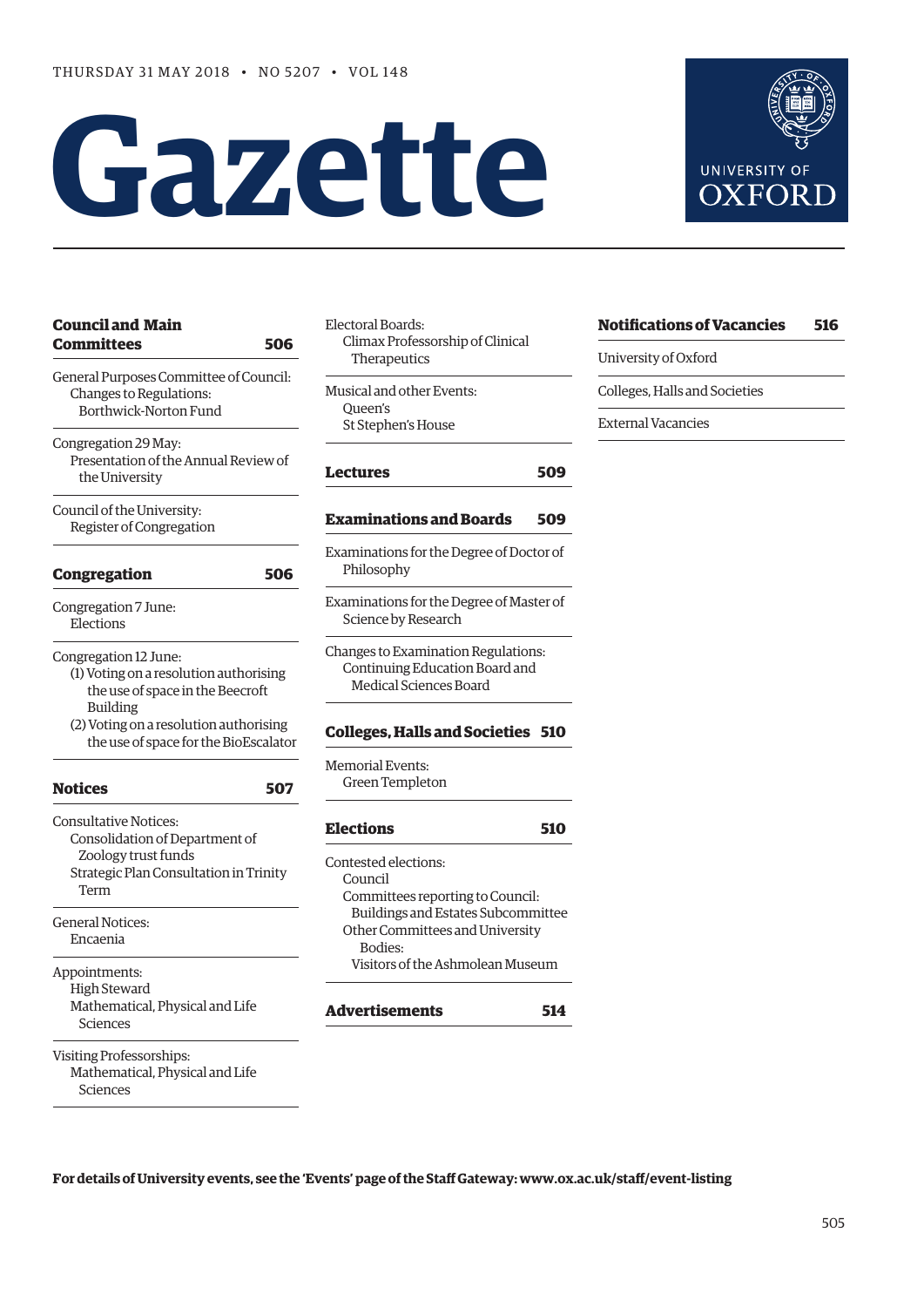# <span id="page-1-0"></span>Council and Main **Committees**

# Congregation

**General Purposes Committee of Council**

#### **Changes to Regulations**

GPC has made the following changes to regulations, to come into effect on **15 June**.

#### **Borthwick-Norton Fund**

# *Explanatory Note*

It is intended that by resolution of Council (GPC), on behalf of the University as trustee, under the Charities Act 2011, the assets of the Alexander Library in the Edward Grey Institute of Field Ornithology and the Grey Institute of Field Ornithology shall be transferred and administered as part of the Borthwick-Norton Fund.

Approval of paragraph 4 of the Trust Regulation is conditional on GPC resolving to transfer said funds into the Borthwick-Norton Fund and the Charity Commission registering no objections to the transfer.

#### *Text of Regulations*

In Part 2 of Council Regulations 25 of 2002, concerning trusts, amend Borthwick-Norton Fund as follows (new text underlined, deleted text struck through):

#### '**§42.** *Borthwick-Norton Fund*

1. The proceeds from the sale of ornithological works generously bequeathed to the Alexander Library of the Edward Grey Institute of Field Ornithology by the late Mrs E.S. Borthwick-Norton shall be used to establish a fund which shall be known as the Borthwick-Norton Fund.

2. The first call on the net annual income of the fund shall be the support of the Alexander Library.

3. Any income not required for the purpose defined in clause 2 above shall be used to support the work of the Edward Grey Institute of Field Ornithology in such other ways as may be approved by the board of management of the fund. Any income not expended in any year shall be carried forward for expenditure in subsequent years.

4. The Fund includes transfers from the Alexander Library in the Edward Grey Institute of Field Ornithology and the Grey Institute of Field Ornithology.

4. 5.The board of management of the fund shall consist of:

(1) the Director of the Edward Grey Institute of Field Ornithology, who shall be chairman;

(2) the Librarian of the Alexander Library;

(3) the Head of the Department of Zoology;

(4) a nominee of the British Ornithological Union.

5. 6. Council shall have power to alter this decree regulation from time to time, provided that the main object of the fund, as defined in clauses 1 and 2 above, is always kept in view.'

# **Congregation** 29 May

# **Presentation of the Annual Review of the University**

The Annual Review of the University for [2016/17 \(available at www.ox.ac.uk/annual](www.ox.ac.uk/annual-review-2016-17)review-2016-17) was declared presented.

# **Council of the University**

#### **Register of Congregation**

The Vice-Chancellor reports that the following names have been added to the Register of Congregation:

Astley, C E, Legal Services FitzGerald, C J, Blavatnik School of Government Miles, K, Finance Division Taylor, C S R, Finance Division Usher, N, Wolfson Vancleef, K M P, Experimental Psychology

## **Divisional and Faculty Boards**

For changes in regulations for examinations see 'Examinations and Boards' below.

## **Congregation** 7 June

#### **Elections**

# CONTESTED ELECTIONS

Council

Committees reporting to Council Buildings and Estates Subcommittee Other Committees and University Bodies Visitors of the Ashmolean Museum

Details are in the 'Elections' section below.

# **Congregation** 12 June

Members of Congregation are reminded that any two members may, not later than **noon on 4 June**, give notice in writing to the Registrar that they wish to oppose or amend any of the resolutions at (1)–(2) below (see the note on the conduct of business in Congregation below). If no such notice has been given, and unless Council has declared otherwise or the meeting has been adjourned, the resolutions shall be declared carried, and the meeting may be cancelled.

# **(1) Voting on a resolution authorising the use of space in the Beecroft Building**

#### *Explanatory Note*

The Beecroft Building provides five floors of office accommodation and collaboration space and state-of-the-art basement laboratory space providing the high-quality environment with ultra-low vibration levels and close temperature control necessary for the successful delivery of physics research.

The Beecroft site (formerly known as 'Clarendon 2') was allocated to the Department of Physics to facilitate the relocation of Theoretical Physics from 1–4 Keble Road, and contribute towards the achievement of the long-term objective of consolidating the Department in a single location. Following completion of the Beecroft Building, 1–4 Keble Road will be released subject to allowing for a period of time to relocate.

## *Text of Resolution*

That approximately 2,694 sqm net usable area, being the whole of the Beecroft Building, be allocated to the Department of Physics with effect from completion of the building for an initial period of ten years.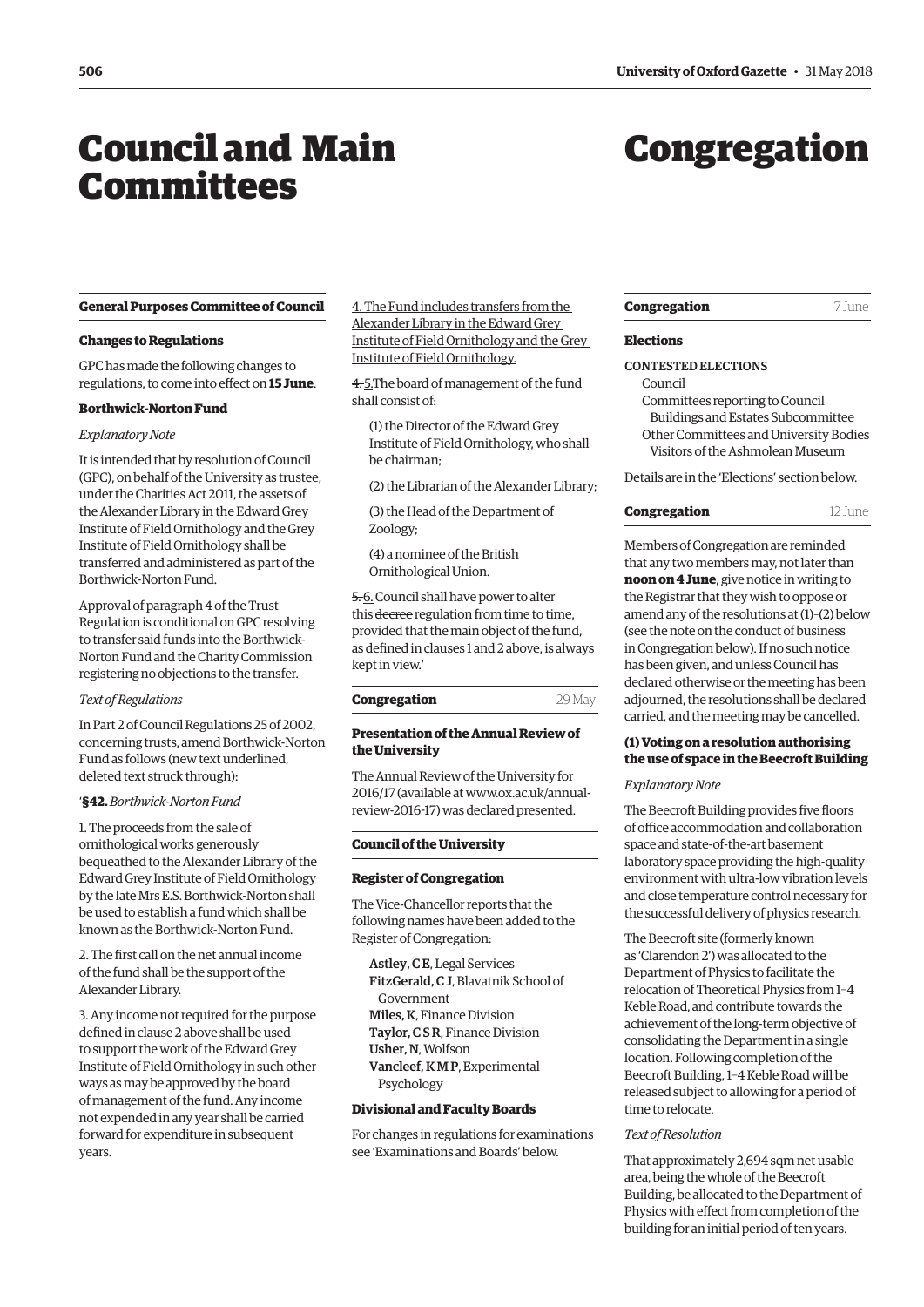# Notices

# <span id="page-2-0"></span>**(2) Voting on a resolution authorising the use of space for the BioEscalator**

# *Explanatory Note*

The University is currently constructing a new science innovation and amenities building, known as Building 696 (formerly known as the Amenities Building), on its Old Road Campus in Headington. The project, which will house the BioEscalator as well as the commercial pharmaceutical company Novo Nordisk, is due to complete on 31 July 2018. The new building will also contain a multi-storey car park serving the whole campus, and a distribution centre.

The following space allocation provides for the space relating to the BioEscalator to be assigned to the Medical Sciences Divisional Office, which will be responsible for arranging tenancies, licences and other agreements relating to the use of its space and shared facilities.

#### *Text of Resolution*

That approximately 1,057 sqm net usable area on the ground and first floors in Building 696 be allocated to the Medical Sciences Divisional Office with effect from completion of the building (expected to be 31 July 2018) for an initial period of five years.

#### **Note on procedures in Congregation**

¶ Business in Congregation is conducted in accordance with Congregation Regulations 2 of 2002 [\(www.admin.ox.ac.uk/statutes/](http://www.admin.ox.ac.uk/statutes/regulations/529-122.shtml) [regulations/529-122.shtml\). A](http://www.admin.ox.ac.uk/statutes/regulations/529-122.shtml) printout of these regulations, or of any statute or other regulations, is available from the Council Secretariat on request. A member of Congregation seeking advice on questions relating to its procedures, other than elections, should contact Mrs F Burchett at the University Offices, Wellington Square (telephone: (2)80199; email: felicity. [burchett@admin.ox.ac.uk\); questions](mailto:felicity.burchett@admin.ox.ac.uk)  relating to elections should be directed to the Elections Officer, Ms S L S Mulvihill [\(telephone: \(2\)80463; email: elections.](mailto:elections.office@admin.ox.ac.uk) office@admin.ox.ac.uk).

# **Consultative Notices**

# **Consolidation of Department of Zoology trust funds**

On 30 April, the General Purposes Committee (GPC) agreed to consolidate two small trust funds into the pre-existing Borthwick-Norton Fund. This will serve to simplify administration and facilitate the spending of historical income reserves and is consistent with Council's policy of consolidating small trust funds and is supported by the Trusts Management Board.

In order to facilitate these changes, GPC passed a resolution for the purposes of section 267–274 of the Charities Act 2011 ("the Act"). The approval of GPC and the resolution passed for the purposes of the Act shall be effective 15 days after the date of publication of this notice unless written notice of a resolution, signed by at least 20 members of Congregation and calling upon Council to withhold such approval and such resolution, has been given to the Registrar by **noon on 11 June**. If no such notice is received, a filing will be made with the Charity Commission. The full text of the resolution is set out below.

# GPC agreed to:

(i) **note** that the gross income of each of the following funds ("the Funds") in its last financial year did not exceed £10,000, that the Funds do not hold any designated land and are not companies or other bodies corporate, and that the Funds hold permanent endowment:

- (a) Alexander Library in the Edward Grey Institute of Field Ornithology;
- (b) Grey Institute of Field Ornithology;

(ii) **resolve** for the purposes of sections 267–274 of the Charities Act 2011 that all the property of the Funds should be transferred to the Borthwick-Norton Fund, GPC being satisfied that:

(a) it is expedient in the interests of furthering the purposes of each of the Funds for its property to be transferred as set out above; and

(b) the Borthwick-Norton Fund has purposes that are substantially similar to all of the purposes of each of the Funds;

(iii) **resolve** that the resolutions at (ii) above be notified to the University *Gazette* and, provided that no notice of a resolution calling upon Council to annul or amend the proposals is received by the Registrar by noon on the eleventh day after the day on which the proposals are published, **resolve** that copies be sent to the Charity Commission together with a statement of the University's reasons for passing them. If the Charity Commission requires further steps to be taken the Trusts Administrator is authorised to take such steps as are necessary. Once the above resolutions take effect the Trusts Administrator is authorised to take such steps as are necessary to transfer the property of the Funds in accordance with the above resolutions and any guidance given by the Commission for the purposes of the Charities Act 2011.

# **Strategic Plan Consultation in Trinity Term**

Members of the University are reminded that the consultation on the 2018 to 2023 Strategic Plan will continue throughout Trinity term, and updates on progress will be [posted to www.ox.ac.uk/staff/consultations/](www.ox.ac.uk/staff/consultations/strategic-plan-consultation) strategic-plan-consultation.

Included at the site are the responses to the first consultation, held in Hilary term, which includes the views of the committees and boards of Council and Conference of Colleges, and a synopsis of individuals' submissions to the on-line consultation.

The draft plan considered by Council on 14 May is available for all staff and students of the collegiate University to review, and provide comment on via an online consultation document. In addition a further Open Meeting will be held at the Goss Lecture Theatre on 21 June between 3.45pm and 5pm; tickets for the meeting can be reserved from the strategic plan website.

The site will be periodically updated with synopses of the discussions and presentations at the Open Meetings, and to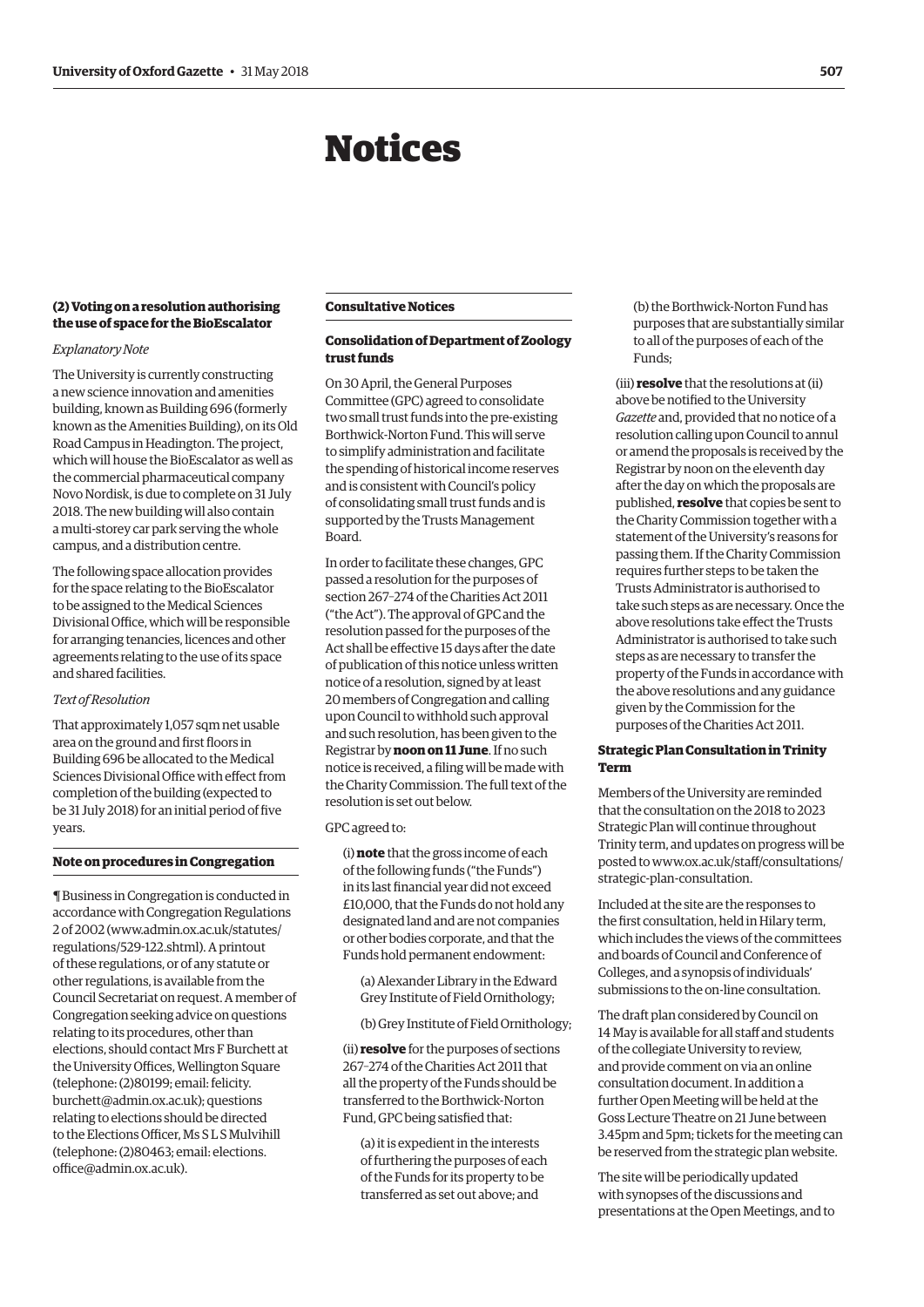reflect the views of the main committees of Council, and divisional boards as they consider the draft during Trinity term.

Comment or input to the consultation [should be submitted to strategic.plan@](mailto:strategic.plan@admin.ox.ac.uk) admin.ox.ac.uk.

# **General Notices**

# **Encaenia**

# TICKET REGISTRATION FOR ENCAENIA 2018

Online registration is now open for the Encaenia ceremony taking place in the Sheldonian Theatre on 20 June. Members of Congregation, staff, students and academic visitors are invited to apply for tickets online at [www.ox.ac.uk/encaenia. M](http://www.ox.ac.uk/encaenia)embers [of Convocation: please email encaenia@](mailto:encaenia@admin.ox.ac.uk) admin.ox.ac.uk to request a ticket. The website includes information on the registration process, guest tickets, timings of the day and the dress code. Invitations to the Encaenia Garden Party were sent electronically on 23 April to all those eligible to attend.

# LORD CREWE'S BENEFACTION

Heads of House, University Officers (as given in Statute IX), holders of the Oxford degrees of Doctor of Divinity, Civil Law, Medicine, Letters, Science and Music, and the honorands are invited to partake of Lord Crewe's Benefaction to the University on the morning of the ceremony and then to walk in procession to the Sheldonian Theatre. Holders of the Oxford Higher Degrees (described above) who wish to participate are invited to contact the Events Office at [encaenia@admin.ox.ac.uk or](mailto:encaenia@admin.ox.ac.uk) on 01865 280524 for more information. All other guests, listed above, will be sent an invitation by the Events Office.

#### **Appointments**

#### **High Steward**

Under the provisions of Stat IX, Sect 6, cl (1), the Chancellor has appointed the Rt Hon Lord Reed, PC, LLB Edin, DPhil Oxf, Hon LLD Glas, FRSE, as High Steward of the University with effect from 7 June 2018, on the retirement from office of Lord Mance.

# **Mathematical, Physical and Life Sciences**

# REGIUS PROFESSORSHIP OF **MATHEMATICS**

Professor Sir Andrew Wiles, MA DSc Oxf, PhD Camb, Royal Society Research Professor of Mathematics, has been appointed to the Regius Professorship of Mathematics in the Mathematics Institute with effect from 1 June 2018. Her Majesty the Queen has approved the appointment of Professor Wiles as the inaugural Regius Professor of Mathematics. Professor Wiles will remain a Fellow of Merton.

# **Visiting Professorships**

# **Mathematical, Physical and Life Sciences**

The Mathematical, Physical and Life Sciences Board has reconferred the title of Visiting Professor in Engineering Science upon Frank Haselbach, Global Head of System Design, Rolls–Royce Group, for a further period of 3 years until 2 March 2021.

#### **Electoral Boards**

#### **Composition of an Electoral Board**

The composition of the electoral board to the post below, proceedings to fill which are currently in progress, is as follows:

# CLIMAX PROFESSORSHIP OF CLINICAL **THERAPUTICS**

|                                        | Appointed by                 |
|----------------------------------------|------------------------------|
| Sir Rick Trainor. PVC.<br>in the chair | The Vice-Chancellor!         |
| The Principal of<br>St Hilda's         | ex officio                   |
| Dr S Norman                            | St Hilda's                   |
| Professor D Kelleher                   | Council                      |
| Professor Sir John Bell                | Council                      |
| Professor G Screaton                   | Medical Sciences<br>Division |
| Professor Sir Mike<br>Rawlins          | <b>NDORMS</b>                |
| Professor A Carr                       | <b>NDORMS</b>                |
| Professor S Lamb                       | <b>NDORMS</b>                |
| Dr J Reynolds                          | <b>OUH NHS Trust</b>         |

1Appointed by the Vice-Chancellor under the provisions of Statute IX, Sect 10 and 11.

# **Musical and other Events**

#### **Queen's**

## CHOIR OF THE QUEEN'S COLLEGE

The Choir of The Queen's College and Contrapuntus will perform *Gloria Missa tibi Trinitas*, directed by Owen Rees, at 7.30pm on 8 June in the chapel. Tickets: [www.](http://www.queenschoir.com/tickets) [queenschoir.com/tickets or](http://www.queenschoir.com/tickets) 01865 305305.

# **St Stephen's House**

# SJE ARTS

The following events will be held at SJE Arts, St John the Evangelist church, 109A Iffley [Road. More information/tickets: www.sje](https://www.sje-oxford.org/events.html)oxford.org/events or 01865 613507.

*9 Jun*: Commotio: choral music by female composers

*10 Jun*: Improviso: Badinage

*14 Jun*: Imogen Cooper: Haydn, Beethoven, Schoenberg (SJE Arts International Piano Series)

*16 Jun*: Thame Chamber Choir with Nick Roberts, cello; Duncan Aspden, conductor

*23 Jun*: Maki Sekiya: Liszt, Scriabin, Ligeti, Satoh, Ravel (SJE Arts International Piano Series)

*24 Jun*: VOCES8: choral dances as part of Oxford Festival of the Arts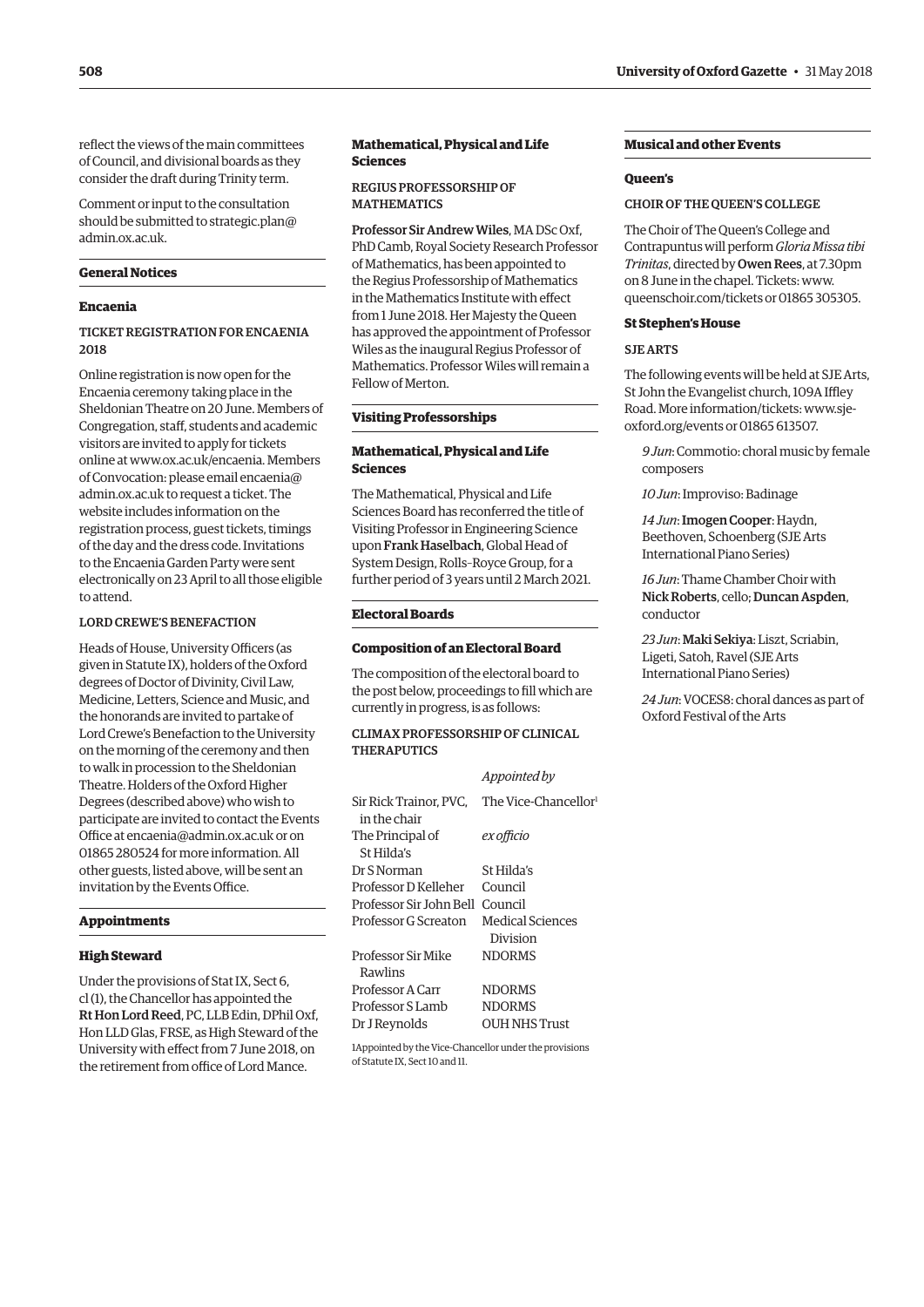# <span id="page-4-0"></span>Lectures

#### **Romanes Lecture**

Hillary Rodham Clinton, American politician, former diplomat and First Lady of the United States, will deliver the Trinity 2018 Romanes Lecture at noon on 25 June in the Sheldonian Theatre. Registration opens 4 June. More information and to register: [www.ox.ac.uk/romanes.](http://www.ox.ac.uk/romanes)

#### **Humanities**

# **Faculty of Philosophy**

# OXFORD FORUM EVENT

Dr Simon Gaine and Dr David Efird, York, will participate in a discussion at 5.15pm on 4 June in the Garden Room, Stanford University Centre in Oxford. More [information: www.philosophy.ox.ac.uk/](www.philosophy.ox.ac.uk/events) events. Convener: Dr Roxana Baiasu *Subject*: 'Beatific vision and ineffability'

**Institutes, Centres and Museums** 

# **Foundation for Law, Justice and Society**

FLJS BOOK COLLOQUIUM

Professor Denis Galligan and Dr Christopher Decker will discuss Diedre McCloskey's book *Bourgeois Equality* at 5.30pm on 14 June in Seminar Room 3, Wolfson. More information and to register: [www.fljs.org/Bourgeois-Equality.](http://www.fljs.org/Bourgeois-Equality)

*Subject*: 'Bourgeois equality: how ideas, not capital or institutions, enriched the world'

# FLJS WORKSHOP

A workshop will be held from 9.30am on 12 June in the Haldane Room, Wolfson. More information and to register: www.fljs. [org/economic-regulation. Convener: Denis](www.fljs.org/economic-regulation)  Galligan

*Subject*: 'The changing model of economic regulation in the United Kingdom'

# **Colleges, Halls and Societies**

#### **St Antony's**

# ASIAN STUDIES CENTRE

Shashi Tharoor will lecture at 5pm on 6 June in the Investcorp Lecture Theatre. Respondent: Shruti Kapila, Cambridge. Organised with the University of Oxford India Society and the Oxford Centre for Hindu Studies. Convener: Faisal Devji *Subject*: 'Why I am a Hindu'

Akeel Bilgrami, Columbia, will lecture at 5pm on 8 June in the Pavilion Room. Organised with support from the First World War and Global Religions AHRC-funded project, the Global History Centre and the Centre for European History. Conveners: Faisal Devji, David Priestland

*Subject*: 'Liberty, equality and alienation'

Matthew J Walton will deliver the Aung San Suu Kyi Senior Research Fellow in Modern Burmese Studies farewell lecture at 5pm on 13 June in the Investcorp Lecture Theatre. [Registration required by 8 June: mbs@sant.](mailto:mbs@sant.ox.ac.uk) ox.ac.uk.

*Subject*: 'Burma studies amidst the Rohingya crisis'

Romila Thapar, Jawaharlal Nehru, will speak at 2pm on 19 June in the Pavilion Room.

*Subject*: 'Perspectives on history, historiography and politics'

# Examinations and Boards

# **Examinations for the Degree of Doctor of Philosophy**

*This content has been removed as it contains personal information protected under the Data Protection Act.*

# **Examinations for the Degree of Master of Science by Research**

*This content has been removed as it contains personal information protected under the Data Protection Act.*

## **Changes to Examination Regulations**

For the complete text of each regulation listed below and a listing of all changes to regulations for this year to date, please see [https://gazette.web.ox.ac.uk/examination](https://gazette.web.ox.ac.uk/examination-regulations-0)regulations.

# **Continuing Education Board and Medical Sciences Board**

PGCERT IN PATIENT SAFETY new course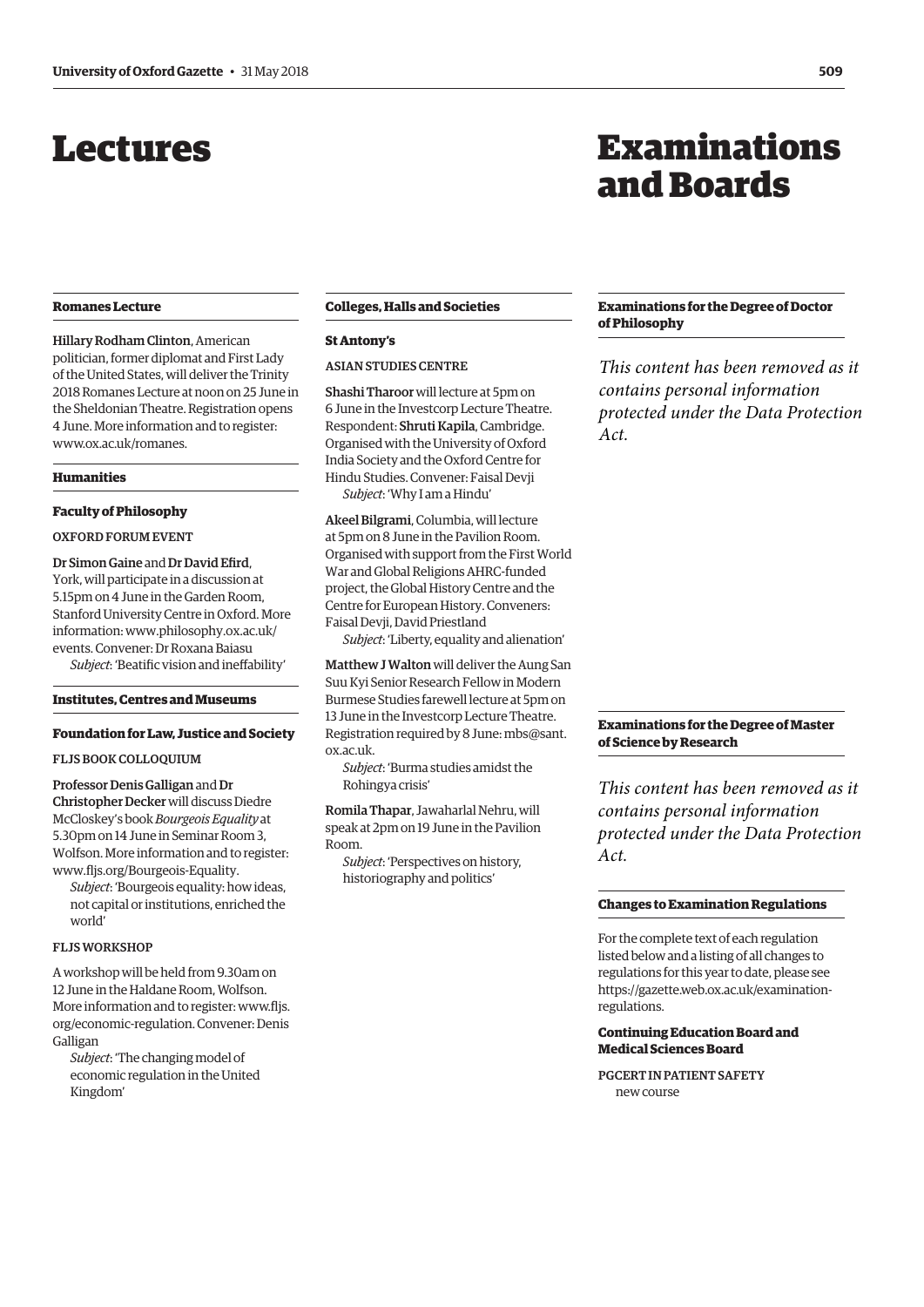# <span id="page-5-0"></span>Colleges, Halls and Societies

# **Memorial Events**

## **Green Templeton**

A celebration of the life of Professor Sir John Grimley Evans, MA, DM, MA MD Camb, FFPH, FMedSci, FRCP, 17 September 1936– 26 March 2018, Governing Body Fellow 1985–2002, Emeritus Fellow, will be held at 4pm on 1 June in the Radcliffe Observatory.

# Elections

# **Contested elections**

## **Council**

• One member of Congregation elected by Congregation from members of the faculties in the Divisions of Mathematical, Physical and Life Sciences and of Medical Sciences to hold office from MT 2018 to MT 2022 [*vice* Professor Helen I McShane, Harris Manchester]

# *The following nominations have been received*:

Professor Fabian H L Essler, MA Oxf, PhD Stony Brook, Vordiplom Maths & Phys Wuerzburg, Faculty of Physics

#### *Nominated by*:

- Professor Sir Rory Collins, St John's, Faculty of Clinical Medicine
- D E Logan, University College, Faculty of Chemistry
- A Schekochihin, Merton, Rudolf Peierls Centre for Theoretical Physics
- I P J Shipsey, St Catherine's, Faculty of Physics

*Candidate statement*:

The University's ability to remain a centre of academic excellence hinges on recruiting and retaining highly motivated staff – academic, support and administrative. In my view, a key issue that the University needs to address urgently is the deterioration of the conditions of employment for most of its staff: a decade of below inflation pay rises, the repeated dilution of pension benefits and the ever increasing cost of living in Oxford. If elected I will work to make sure that addressing this problem is considered a top priority. The recent developments related to the dispute over pensions have brought long standing issues with governance into sharp focus. I think elected members of Council need to play a crucial role in addressing them and help restore relations between Congregation and Council (in particular they should make sure that Council follows through on its recent commitment to maintain the current standard of pension benefits). A crucial step is to have contested elections with candidates reflecting the broad range of opinions and backgrounds represented in Congregation. I am a EU citizen and spent

part of my career in the US and Germany. I have extensive experience in research and teaching (I was a Tutorial Fellow for 8 years), the two primary objectives of this University, and have served on a number of committees at Oxford and abroad. I also was Head of the Sub-department of Theoretical Physics for one year.

Maike D Glitsch, PhD Dip Biol Goettingen, Fellow of St Hilda's, Faculty of Physiological Sciences

#### *Nominated by*:

- A M Buchan, Corpus Christi, Faculty of Clinical Medicine
- D J Paterson, Merton, Faculty of Physiological Sciences
- Professor Dame Carol Robinson, Exeter, Faculties of Biochemistry and of Chemistry
- C E Swales, Faculty of Clinical Medicine

#### *Candidate statement*:

I have been a part of Oxford University for almost 20 years. I initially considered the University as a place where I can carry out my research and do my teaching, and was mostly interested in my department. However, I have increasingly become fascinated by the organisation that the University of Oxford is, its values and its aims. I promote the University to prospective students during outreach events because I believe that its unique approach to teaching and its democratic nature are highly valuable. I am active in departmental and divisional committees and am a member of St Hilda's Governing body as well as college committees. Hence, I have accumulated insight and developed an understanding of the University of Oxford at many different levels and feel that I have valuable contributions to make to the University as a whole.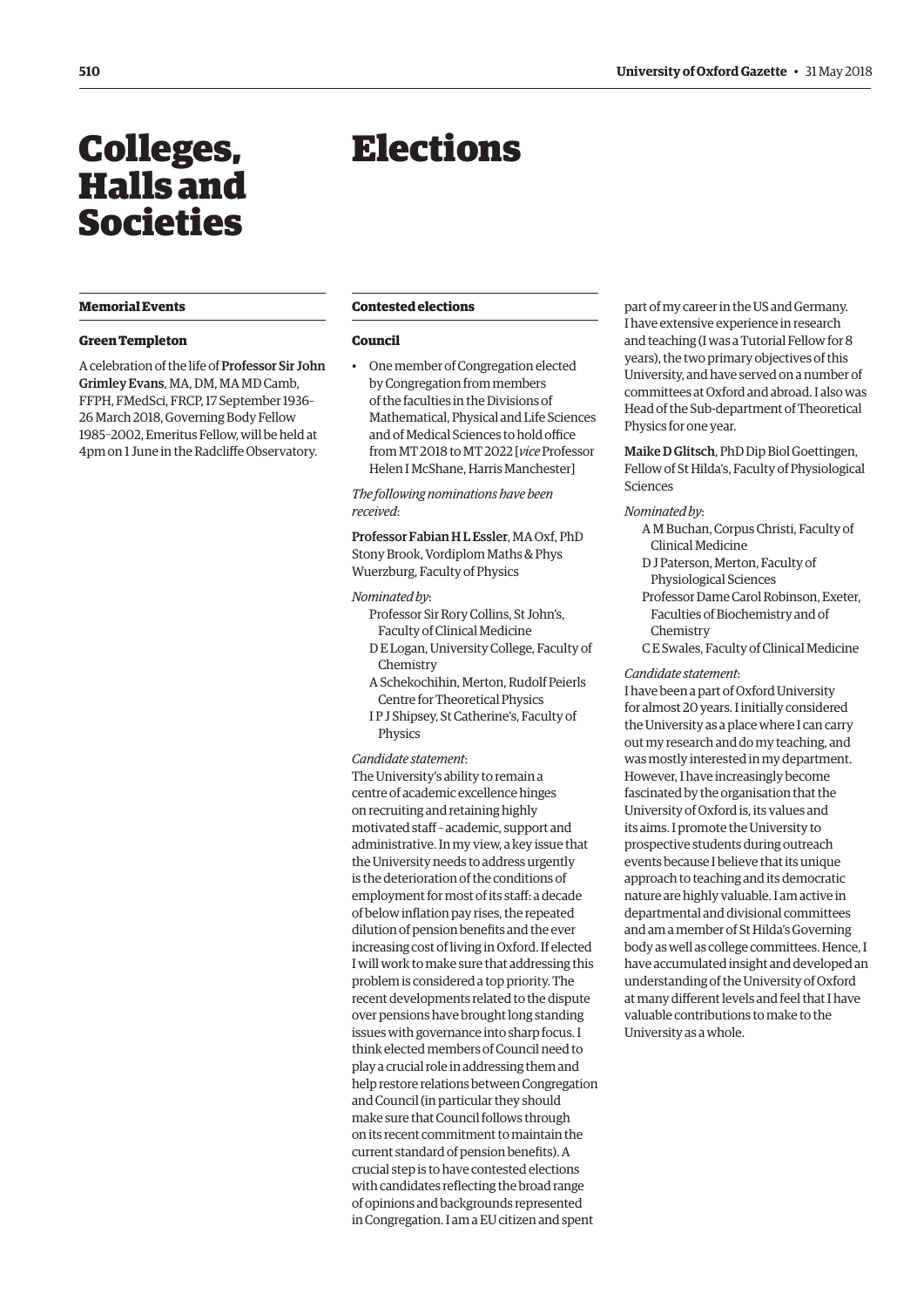Dr Stephen Payne, MEng DPhil Oxf, Fellow of Keble, Faculty of Engineering Science

#### *Nominated by*:

- Sir Jonathan Phillips, Warden of Keble R Banares-Alcantara, New College,
- Faculty of Engineering Science C C Coussios, Magdalen, Faculty of
- Engineering Science
- S R Duncan, St Hugh's, Faculty of Engineering Science
- D A Hills, Lincoln, Faculty of Engineering Science
- D W Murray, St Anne's, Faculty of Engineering Science
- C R Siviour, Pembroke, Faculty of Engineering Science
- L Tarassenko, St John's, Faculty of Engineering Science
- M S Thompson, Wadham, Faculty of Engineering Science
- R H J Willden, St Edmund Hall, Faculty of Engineering Science

# *Candidate statement*: Dear colleagues

I am standing for Council to represent joint appointment holders. There are few Tutorial Fellows on Council, and none from either the MPLS or Medical Sciences Divisions. As an Associate Professor in Engineering Science and a Tutorial Fellow at Keble (since 2006), I am therefore asking for your vote to provide a more balanced representation of our academic community on Council.

I believe that I have the right experience across many aspects of academic life. In my department I am currently serving as Chair of Faculty (and Associate Head of Department for Teaching) and sit on the MPLS Divisional Board; I have previously been Director of Graduate Studies, run a taught MSc course and won a University Teaching Award. In my college I am currently Dean (for the second time) and Deputy Bursar, alongside being Director of Studies and doing a full teaching stint.

My experience is also very broad: my research on cerebral blood flow is highly interdisciplinary across the physical and medical sciences, and I have published 3 books and over 80 journal papers in the last 10 years, supervising 23 DPhil students to successful completion. I am also a Fellow of the Royal College of Organists.

Council needs representatives from those of us balancing day-to-day teaching and research with being good citizens, to enable us all to flourish in an atmosphere that encourages and supports excellence in all three aspects of academic life. I would therefore like to ask for your vote.

Balazs Szendroi, BA CASM PhD Camb, Fellow of St Peter's, Faculty of Mathematics

#### *Nominated by*:

- Sir Nigel Shadbolt, Principal of Jesus
- M D Damazer, Master of St Peter's M R Bridson, Magdalen, Faculty of
- **Mathematics**
- H R Dorkins, St Peter's, Faculty of Physiological Sciences
- A M Etheridge, Magdalen, Faculties of Statistics and of Mathematics
- C J Foot, St Peter's, Faculty of Physics F C Kirwan, New College, Faculty of
- **Mathematics**
- K Marsh, St Cross, Faculty of Clinical Medicine
- A Williams, St Peter's, Faculty of English M Wormald, Corpus Christi, Faculty of Biochemistry

#### *Candidate statement*:

I have been a University Lecturer at the Mathematical Institute and Fellow and Tutor in Pure Mathematics at St Peter's College since 2005, with Professorial title awarded in 2014. I have served my College as Tutor for Admissions (2008-2013) and Senior Tutor (since 2015), and have had long stints on a variety of College and Departmental Committees including Academic Affairs, Admissions, Investment and Art. My research interests lie in algebraic geometry; I was awarded the Royal Society Leverhulme Trust Senior Research Fellowship in 2013.

For a number of years I have been coordinating a range of research training and development activities in sub-Saharan Africa. I have served on the Council of the African Institute of Mathematical Sciences, Cape Town, since 2014 and I am a member of the Steering Committee of AfOx, the Africa Oxford Initiative.

I believe these roles and projects have given me a range of skills and insights that would allow me to contribute effectively as a member of Council. If elected, one of my main priorities would be to represent Congregation's expressed views on crucial issues such as pensions provision. I would also aim to work to preserve the values of the tutorial system, while helping it adapt to modern expectations; to further the training of young scholars and scientists, including those from the Global South; to help meet the challenges of Brexit; and to uphold academic freedom for all members, junior and senior, of the Collegiate University.

• One member of Congregation, not necessarily being a member of any division and not in any case being nominated in a divisional capacity, elected by Congregation to hold office from MT 2018 to MT 2022 [*vice* Professor Anne E Trefethen, St Cross]

# *The following nominations have been received*:

Tania Boyt, MBA Open, Department of Physiology, Anatomy and Genetics

#### *Nominated by*:

D Blakey, Research Services J Y Martin, Department of Pharmacology D J Paterson, Merton, Faculty of Physiological Sciences D J Tyler, Somerville, Faculty of

Physiological Sciences

#### *Candidate statement*:

I am currently the Head of Administration and Finance in the Department of Physiology, Anatomy and Genetics. Since joining the University in 2001, I have been the Departmental Administrator/Head of Administration and Finance for five different departments across two divisions. Undertaking these roles has provided me vast experience in all the key departmental administrative areas including HR, finance, research, Estates, infrastructure, teaching and student administration. My background is in human resources but I am able to cover all aspects of university administration.

During my University departmental experience, I have relished the variety of challenges that each department has offered. I pride myself of being able to work across the whole width and breadth of administration from strategic to the coalface and across every discipline.

As a member of Congregation, I believe it is important and an obligation to participate in the operation of the University community. I currently sit on numerous University committees and working groups and these add to my growing depth of knowledge. I feel I would be a valued member of the Committee and would welcome the opportunity to bring my operational expertise and experience to assisting the wider University.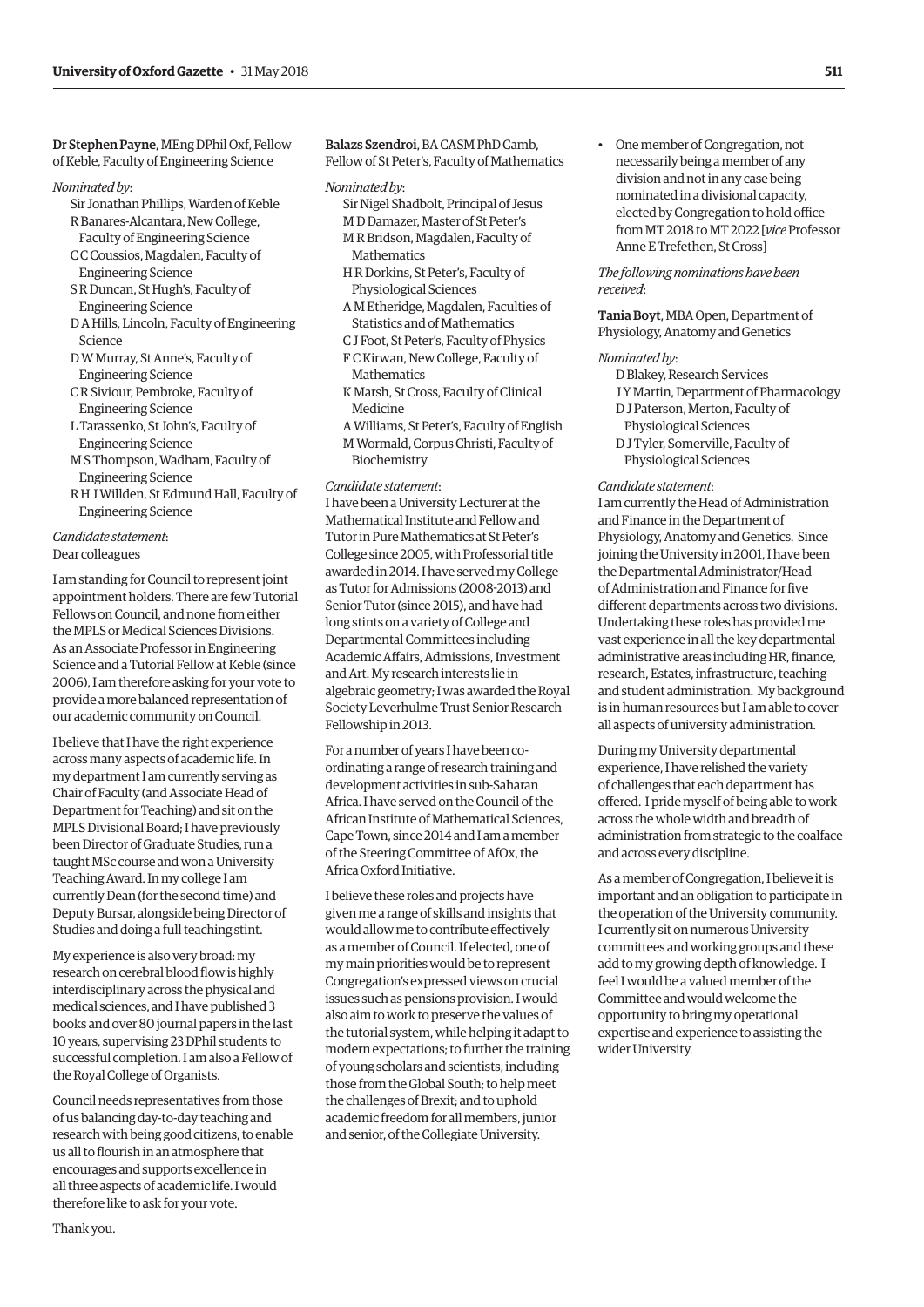John S C Eidinow, MA Oxf, Dip Law City, Fellow of Merton, Faculty of Classics

#### *Nominated by*:

- Sir Martin Taylor, Warden of Merton
- W G A Jeanrond, Master of St Benet's
- Hall, Faculty of Theology
- R M Bader, Merton, Faculty of Philosophy M Chen-Wishart, Merton, Faculty of Law
- S M Doran, St Benet's Hall, Faculty of
- **History**
- M L Marshall, St Benet's Hall, Faculty of Theology
- R A McCabe, Merton, Faculty of English Language and Literature

# *Candidate statement*:

The democratic self-government of the University is one of the most precious inheritances we have. The capacity of members of Congregation to participate in the government of the University, to elect those who lead and guide the University, to influence its strategies, and to alter its direction is, I firmly believe, an essential strength of the University and vital to the well-being of its members. For many years I have observed (and, of course, criticised), but I have come to the conclusion, partly as the result of recent events, that successful democracy requires personal participation and a willingness to serve and share in the responsibility. I hope I could bring to Council, if elected, a passion for good governance, a constructive willingness to ask difficult questions, an enthusiasm for the importance of the people who make the University what it is, and the ground-level perspectives of the ordinary college Fellow.

I am a Fellow of Merton College, where I have taught since 1992, and where I now also serve as Keeper of the Statutes and Bylaws; I have served on several College committees including the Finance Committee. I have been Tutor in Classics at St Benet's Hall since 2004; I serve on several Hall committees, including Education Committee and am currently Presiding Fellow. I have twice been a Pro-Proctor of the University.

# **Committees reporting to Council**

#### BUILDINGS AND ESTATES **SUBCOMMITTEE**

• One person elected by Congregation to hold office from MT 2018 to MT 2021 [*vice* Ms Rosie Mortimer, Department of Chemistry]

*The following nominations have been received*:

# Ms Laura How, Bodleian Libraries

#### *Nominated by*:

- K L Blackmon, Merton, Faculty of Management
- N E Cronk, St Edmund Hall, Faculty of Modern Languages
- C J Y Fletcher, Exeter, Faculty of English Language and Literature
- L Hirsch, Humanities Divisional Office
- R Ovenden, Balliol, Faculty of History B R Ward-Perkins, Trinity, Faculty of **History**

#### *Candidate statement*:

My role as Chief Operating Officer of the Bodleian Libraries includes responsibility for both the estates projects and facilities management teams.

Over the past 10 years, I have been very involved in the planning and completion of a major £130m capital programme which has included refurbishment of a number of library buildings (including the Weston library) as well as building the new book repository at Swindon. This experience, which included attendance at the project sponsor groups, has given me a very sound knowledge of how capital projects are managed within the University.

The Bodleian Libraries are located across Oxford in a variety of buildings, a number of which are of major historic importance. I regularly work with colleagues in Estates Services on a variety of topics ranging from repairs and maintenance, sustainability, space allocation through to finance. Within the Libraries I oversee the budget and my project involvement with the Weston library has made me familiar with the complexities of capital project budgets and important related aspects such as VAT.

Complicated new buildings and historic old ones bring challenges in respect of the systems within them and I have also worked over recent years with the sustainability team in Estates Services on a number of energy efficiency programmes to reduce our carbon footprint.

Drawing on this experience, I'd be very pleased to serve as a member of the Building and Estates Sub-Committee to help ensure building projects are well run, cost-efficient, and respect of Oxford's unique historic environment.

# Louise Stratton, Finance Division

#### *Nominated by*:

G L Boon, Finance Division L E Cooper, Finance Division S Davies, Estates Division E Morris, Saïd Business School N A Roberts, Continuing Education

#### *Candidate statement*:

In my role as University Fixed Asset Accountant I engage with the end result of the decisions made in BESC and PRAC. I feel the detailed work I do on the accounting of the University Functional Estate, including leased properties, gives me detailed knowledge that could be of value to BESC as well as enhance understanding and appreciation in my own role. I could offer a different perspective due to my 12 years in post, such as an awareness of financial implications of decisions.

I would give an objective and independent view of the estate but hopefully an informed one. I believe it would give me a broader view of Estates and the activity undertaken by them, which in turn will aid me in my own area of work.

Over the last few years especially I have been more and more involved in policy and process changes and work with the highest level of leadership within the University regarding our assets and want this to continue and expand and I see membership of BESC as part of this continued growth.

I hope to be able to give more to my current role, team and department by giving more considered advice, contributing from a position of full understanding of the wider impact of changes and issues facing the University Estate. I want to contribute more and I feel this membership would be part of this by the additional contribution this will allow me to give.

# **Other Committees and University Bodies**

#### VISITORS OF THE ASHMOLEAN MUSEUM

• Two members of Congregation elected by Congregation to hold office from MT 2018 to MT 2022 [*vice* Professor A C Clunas, Trinity; Professor M J Snowling, St John's]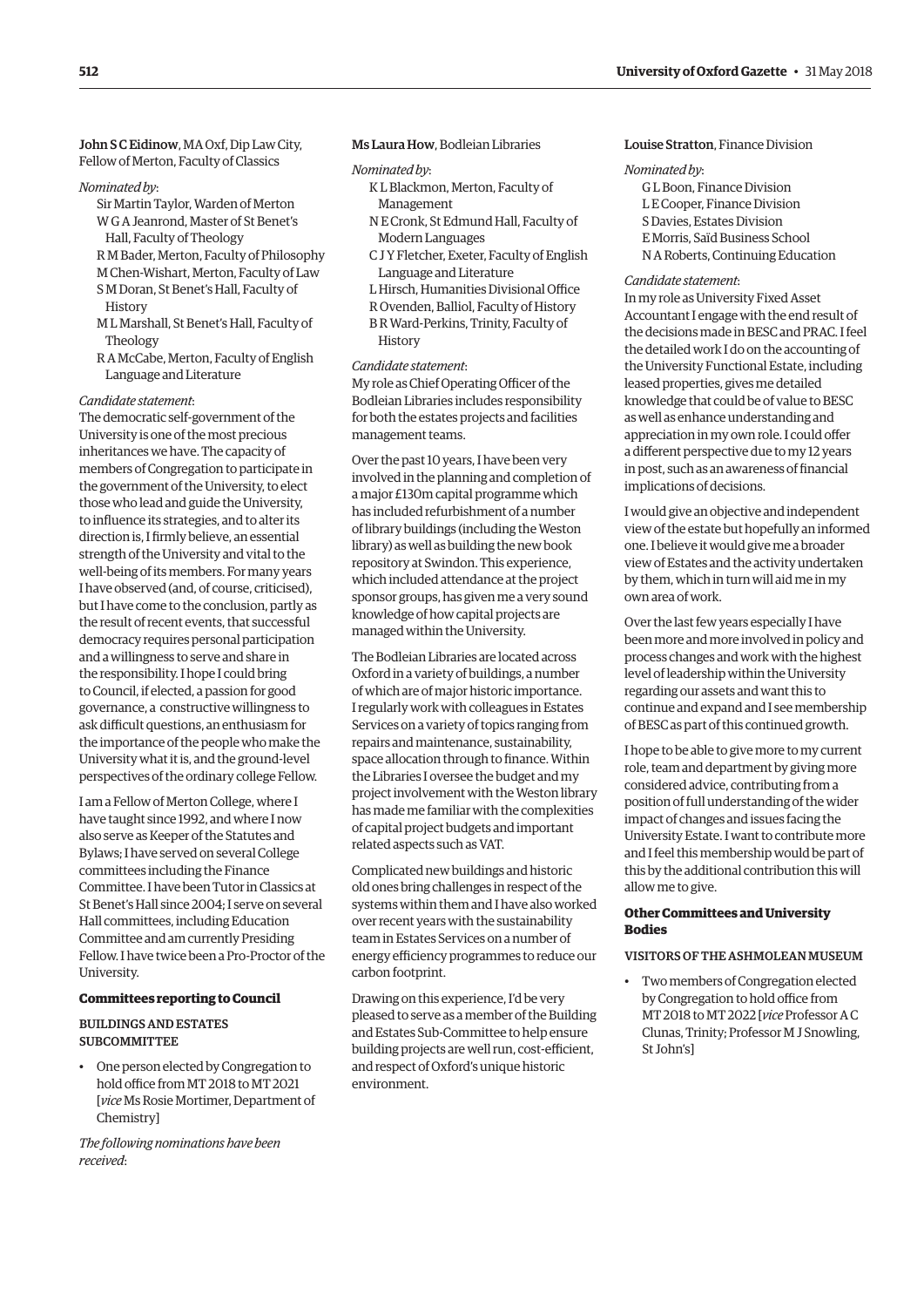# *The following nominations have been received*:

David W Griffiths, BA PhD Durh, MA Oxf, Fellow of Kellogg, Department for Continuing Education, Subfaculty of Archaeology

# *Nominated by*:

- J Michie, President of Kellogg, Continuing Education
- C H Gosden, Keble, Faculty of Anthropology and Geography, Subfaculty of Archaeology
- H F Hamerow, St Cross, Faculty of History, Subfaculty of Archaeology M P Smith, Kellogg, Oxford University Museum of Natural History

#### *Candidate statement*:

I am Reader/Associate Professor and Director of Studies in Archaeology at the Department for Continuing Education (OUDCE), and also the department's Director of Research. In the past I have worked as a professional archaeologist and held a previous lecturing position at UCL. I am a medievalist and have published widely in the field of Anglo-Saxon/Viking studies. Much of my research has centred upon museum collections. The role of the Ashmolean Museum in the university and beyond is of great interest to me. I believe as a Visitor I can contribute an important perspective informed by 18 years of teaching and supervising (mainly) part-time and professional students at Oxford.

OUDCE has 15,149 enrolments across a range of humanities and social science courses (including Art History and Archaeology). 1772 of these are studying Archaeology, which embraces heritage, professional, landscape, material culture, classical and ancient historical themes. The Archaeology Programme makes use of the Ashmolean's displays and collections, and museum staff teach on day-schools. Since 2010 I have been PI of an HLF-funded archaeological project based on volunteer participation in East Oxford. Over 700 members of the local community have participated and received training in research techniques. In addition to investigations in East Oxford, the project has done pioneering work in connecting the city community to the University's collections through group project workshops, undertaken with the co-operation of curatorial staff at the Ashmolean and Pitt Rivers museums. I and this project won the Vice-Chancellor's award for Public Engagement with Research in 2016.

# Chris J Lintott, BA MSc Camb, MA Oxf, PhD Lond, Fellow of New College, Subdepartment of Astrophysics

#### *Nominated by*:

- P G Ferreira, Wolfson, Physics M Livingstone-Banks, Mathematical, Physical and Life Sciences Divisional **Office**
- W E Poole, New College, Faculty of English Language and Literature S A Shuttleworth, St Anne's, Faculty of
- English Language and Literature

# *Candidate statement*:

I am standing for election as a Visitor to the Ashmolean Museum because I think that our museums - and the Ashmolean in particular - are not only centres of expertise, but are a uniquely powerful tool in introducing the University to the world. For most of the million or so visitors to the Museum, it is their only encounter with Oxford scholarship and research. Therefore, if elected, I would seek to use my position to explore how the museum might build on its existing efforts to make new connections with the broadest possible range of both public and researchers. I bring experience of the museum world from the Adler Planetarium, in Chicago, and having just completed eight years as a trustee at Royal Museums Greenwich - and of digital projects, participating in the Ashmolean's podcast series, but particularly as the principal investigator for the Zooniverse crowdsourcing platform. Digital engagement is critical in reaching over the Ashmolean threshold to those who would never dream of entering it, but such projects need careful scrutiny if they are to be truly successful. I would be happy to put my decade of experience of working with developers and digital teams at the service of the museum. In short, I love the Ashmolean and am a frequent visitor; I would be delighted to spend time helping its staff to tell more stories and to reach new audiences.

Professor M Snowling, BSc Brist, MA Oxf, PhD Lond, President of St John's, Faculty of Psychological Studies

# *Nominated by*:

- C J Howgego, Wolfson, Faculty of Classics, Subfaculty of Archaeology A J Sturgis, Worcester, Ashmolean
- Museum of Art and Archaeology C T Whistler, St John's, Faculty of History
- W H Whyte, St John's, Faculty of History *Candidate statement*:

I am President of St John's College and Professor of Psychology. I am also professionally qualified as a clinical

psychologist. My research on Children's reading and language is at the interface of psychology and education.

I will be Chair of the Conference of College's Admissions Committee (from Michaelmas Term 2018) and am deeply committed to outreach, equality of access and, more broadly, widening participation. These roles chime with my research interests in the development of children's language and literacy as a foundation for educational success.

I am a Fellow of the British Academy, Fellow of the Academy of Medical Sciences and Fellow of the Academy of Social Sciences and regularly participate in and chair lectures and other events. I also advise on education policy and have served on a number of panels, including Sir Jim Rose's Expert Advisory Group on provision for Dyslexia. I was advisor to the Phonics Screening Check in England and an expert member of the Education for All: Fast Track Initiative group in Washington DC in 2011.

I believe I can bring my experience to support the already impressive initiatives of the Education team at the Ashmolean and more generally to facilitate a joined-up approach across the collegiate University and GLAM to foster cross-disciplinary perspectives, diversity and cultural enrichment. Through the various networks of which I am part, I would champion the Ashmolean's distinctive offering and raise awareness of its achievements as widely as possible.

Professor Alastair Wright, MA Camb, MA Minnesota, MA Oxf, PhD Columbia, Fellow of St John's, Faculty of History, Department of the History of Art

## *Nominated by*:

- A C Clunas, Trinity, Faculty of History, Faculty of Oriental Studies
- G A Johnson, Christ Church, Faculty of **History**
- K E O'Brien, University College, Faculty of English Language and Literature P C Roberts, Wolfson, Ashmolean Museum of Art and Archaeology

#### *Candidate statement*:

I am standing for election as I believe my experience in academic art history and the museum world would allow me to make a strong and positive contribution to the Museum's governance. As a member of the Ashmolean Research Committee I currently offer guidance on grant applications and other research activities, and if elected as a Visitor I would welcome the opportunity to contribute more fully to the museum.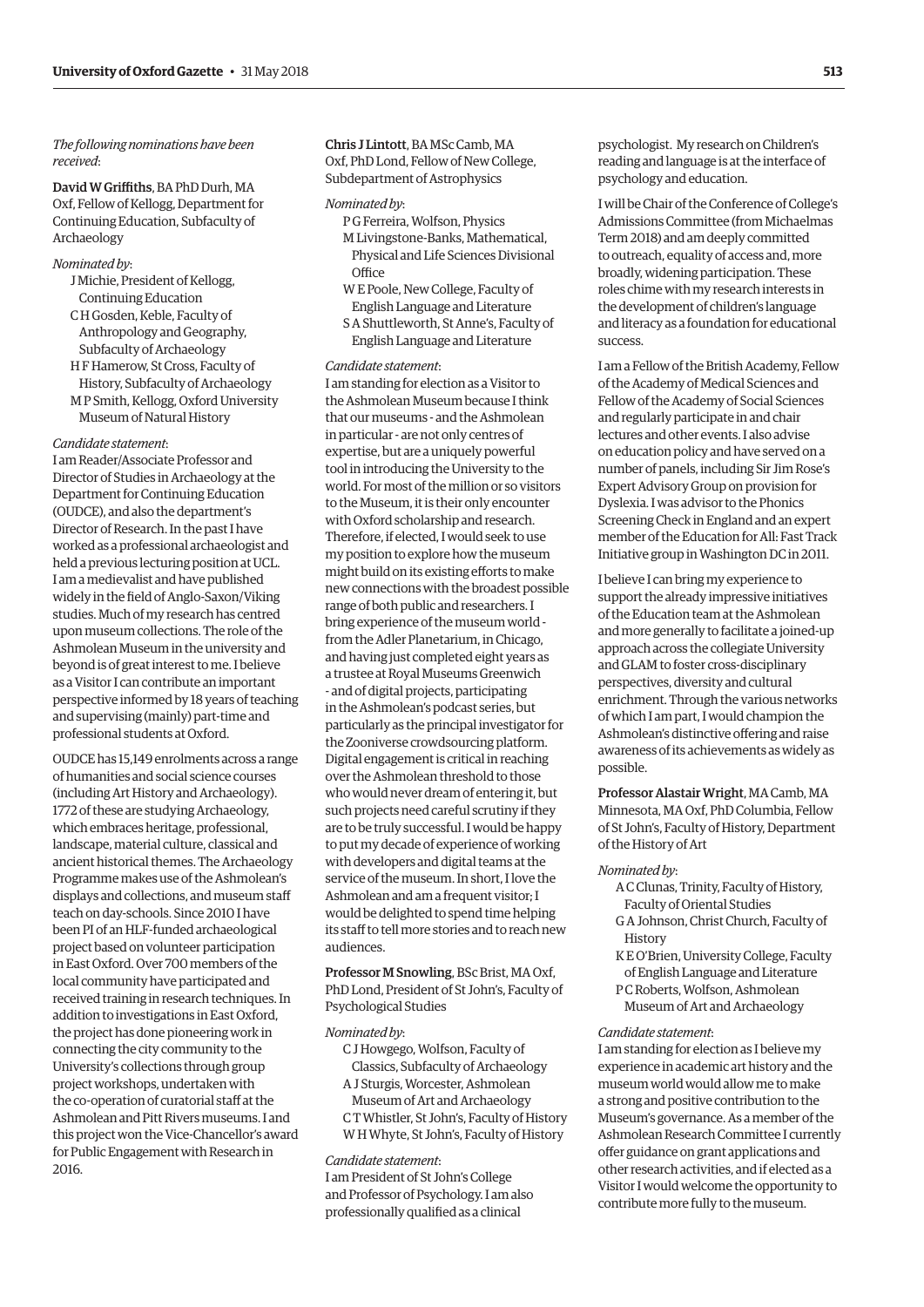<span id="page-9-0"></span>An associate professor and tutorial fellow for the last eleven years, I will in October become Head of the History of Art Department. During my time in Oxford I have become well acquainted with the Ashmolean and its collections. I regularly teach in the galleries and for five years co-convened the Ashmolean Research Seminar. A firm believer in the importance of the Ashmolean's outreach role, I have given a number of public lectures in the museum. Previously I taught at Princeton, where I curated several exhibitions at the University Art Museum, and I have also worked at the Metropolitan Museum and the Minneapolis Institute of Arts. Alongside this museum experience I have served as a trustee of the Association of Art Historians where I gained invaluable familiarity with a range of governance issues.

If elected I believe my position as a Department Head would make me an effective conduit between the museum and the wider university community, and I would hope to draw on my extensive experience to advise on all aspects of the museum's governance, collection development, and public outreach.

# **Notes:**

Nominations in writing for the elections on 7 June, by four members of Congregation other than the candidate, were received by the Elections Office, at the University Offices, Wellington Square, up to 4pm on 10 May.

Candidates were invited to include with their nomination forms a written statement of no more than 250 words setting out his or her reasons for standing and qualifications for the office being sought. These statements are now available online at [www.](http://www.admin.ox.ac.uk/elections) [admin.ox.ac.uk/elections an](http://www.admin.ox.ac.uk/elections)d published in this issue of the *Gazette*. Voters may wish to wait until they have read these statements before returning their ballot papers.

Ballot papers were sent out to members of Congregation on 18 May. Completed ballot papers must be received by the Elections Office not later than **4pm on 7 June**.

For further information, please contact the Elections Officer [\(shirley.mulvihill@admin.](mailto:shirley.mulvihill@admin.ox.ac.uk) [ox.ac.uk\).](mailto:shirley.mulvihill@admin.ox.ac.uk)

# Advertisements

#### **Advertising enquiries**

*Email*: [gazette.ads@admin.ox.ac.uk](mailto:gazette.ads@admin.ox.ac.uk) *Telephone*: 01865 (2)80548 *Web*[: https://gazette.web.ox.ac.uk/classified](https://gazette.web.ox.ac.uk/classified-advertising-gazette)advertising-gazette

# **Deadline**

Advertisements are to be received by **noon on Wednesday** of the week before publication (ie eight days before publication). Advertisements must be submitted online.

#### **Charges**

Commercial advertisers: £30 per insertion of up to 70 words, or £60 per insertion of 71–150 words.

Private advertisers: £20 per insertion of up to 70 words, or £40 per insertion of 71–150 words.

Advertisements that are placed only in the online edition of the *Gazette* are reduced to £20 per insertion for commercial advertisers and £10 per insertion for private advertisers for 70-word advertisements (or £40 and £20 respectively for 150-word advertisements).

See our website for examples of whether an advertisement is considered commercial [or private: https://gazette.web.ox.ac.uk/](https://gazette.web.ox.ac.uk/classified-advertising-gazette) classified-advertising-gazette.

# **Terms and conditions of acceptance of advertisements**

You are advised to view our full Terms and Conditions of acceptance of advertisements. Submission of an advertisement implies acceptance of our terms and conditions, which may be found at https://gazette.web.ox.ac. [uk/classified-advertising-gazette, and may](https://gazette.web.ox.ac.uk/classified-advertising-gazette)  also be obtained on application to *Gazette* Advertisements, Public Affairs Directorate, University Offices, Wellington Square, Oxford OX1 2JD.

#### **Miscellaneous**

#### **Shezan Restaurant**

**Mughal Indian cuisine** at Shezan: 1st floor, 135 High St, Oxford. From our kitchen to your table, we bring you fresh herbs, spices, roots, fragrances and the Mughal tradition of passion for good food. Serving as dining rooms since 1915. Open daily noon–3pm and 5.30pm–11pm. Tel: 01865 251600. Website: www.shezanoxford.co.uk

#### **The Anchor**

**The Anchor pub**, dining rooms and terrace are situated in the heart of Jericho. We serve simple, honest, fresh food with daily changing seasonal specials, an extensive wine list and great beer. Our 2 private dining rooms can seat 14 and 16 and are available for meetings or dinner parties. We are open 9am–11pm Mon– Fri and 8am–11pm Sat and Sun. 2 Hayfield Rd, Oxford OX2 6TT. Tel: 01865 510282. Web: [www.theanchoroxford.com.](http://www.theanchoroxford.com)

# **Research participants sought**

**Feeling low?** Participants needed for emotional decision making drug study. Seeking volunteers who are currently feeling depressed and not taking antidepressant treatment or undergoing psychological therapy to participate in a study investigating the effects of a new medication on emotional decision making. For more information, with no obligation to participate, email us at [restandstudy@psych.ox.ac.uk or](mailto:restandstudy@psych.ox.ac.uk) visit [www.](http://www.restandstudy.co.uk) [restandstudy.co.uk. Yo](http://www.restandstudy.co.uk)u will be reimbursed for your time! REC Reference: 18/SC/0076.

**Are you feeling anxious?** Researchers at the Nuffield Department of Clinical Neurosciences, Oxford University, are seeking healthy male and female volunteers aged 18–50, who may be feeling anxious. This study is testing if a naturally occurring form of dietary fibre, taken daily over several weeks, can improve brain function and behaviour. If you are interested in participating and/or would like further information, please contact Dr Gershon Spitz at [gut@ndcn.ox.ac.uk.](mailto:gut@ndcn.ox.ac.uk)

# **A study exploring whooping cough**

**protection in children and adults** (BERT Study): we need your help to design more effective vaccines against whooping cough. The Oxford Vaccine Group is inviting healthy children aged 7–15 and adults aged 20–34 or 60–70 to take part. For further information, visit [www.bertstudy.com or](http://www.bertstudy.com) contact us on 01865 611400 or [info@ovg.ox.ac.uk.](mailto:info@ovg.ox.ac.uk)

**Are spiders a problem for you?** Seeking healthy volunteers aged 18–60 and fluent in English for a study investigating how a single dose of hydrocortisone affects attention for spiders, using simple computer tasks. Hydrocortisone is a stress hormone that naturally occurs in the body; it may also enhance the effectiveness of psychological therapies. Study involves 4 appointments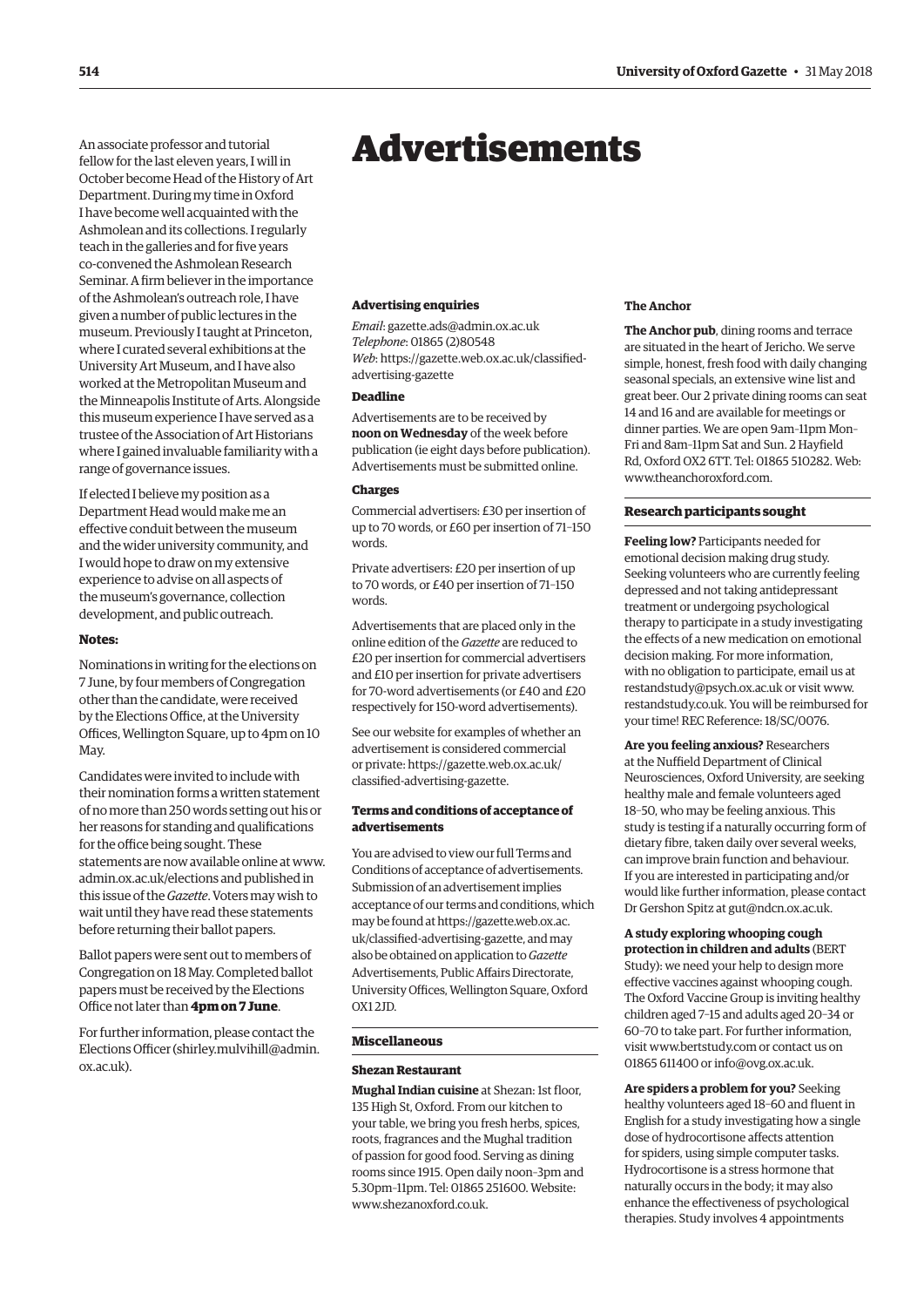of about 5 hours in total. Time and travel [reimbursed. More information: emily.fay@gtc.](mailto:emily.fay@gtc.ox.ac.uk) ox.ac.uk. 07954 051052.

# **Restoration and Conservation of Antique Furniture**

**John Hulme** undertakes all aspects of restoration. 30 years' experience. Collection and delivery. For free advice, telephone or write to the Workshop, 11A High St, Chipping Norton, Oxon, OX7 5AD. Tel: 01608 641692.

# **Sell your unwanted books**

**Sell your unwanted books** at competitive prices. If you need extra space or are clearing college rooms, a home or an office, we would be keen to quote for books and CDs. Rare items and collections of 75 or more wanted if in VG condition; academic and non-academic subjects. We can view and collect. Contact Graham Nelson at History Bookshop Ltd on 01451 821660 or [sales@historybookshop.com.](mailto:sales@historybookshop.com)

# **Antiques bought and sold**

**Wanted and for sale** – quality antiques such as furniture, fire guards, grates and related items, silver, pictures, china and objects d'art etc. Please contact Greenway Antiques of Witney, 90 Corn Street, Witney OX28 6BU on 01993 705026, 07831 585014 or email [jean\\_greenway@hotmail.com.](mailto:jean_greenway@hotmail.com)

#### **Services Offered**

**Big or small, we ship it all**. Plus free pick up anywhere in Oxford. Also full printing services available (both online and serviced), 24 hour photocopying, private mailing addresses, fax bureau, mailing services and much more. Contact or visit Mail Boxes Etc, 266 Banbury Rd, Oxford. Tel: 01865 514655. Fax: 01865 514656. Email: [staff@mbesummertown.co.uk.](mailto:staff@mbesummertown.co.uk)  Also at 94 London Rd, Oxford. Tel: 01865 [741729. Fax: 01865 742431. Email: staff@](mailto:staff@mbeheadington.co.uk) mbeheadington.co.uk.

**Carpenter/joiner**. For bookcases, wardrobes, etc, made on site to your specifications. Portfolio available. Call Rob Guthrie on 01608 677423 (evening) or 07961 444957 (daytime). Email: [rob.s.guthrie@gmail.com. W](mailto:rob.s.guthrie@gmail.com)eb: [www.](http://www.robguthrie.co.uk) [robguthrie.co.uk.](http://www.robguthrie.co.uk)

**Hope Services** is a family-run typesetting company established more than 35 years ago. Based in the heart of Oxfordshire, we specialise in the styling and production of published material. We regularly work on all types of publications including early learning teaching titles; single-author, first-time novels and novellas; academic law books and journals; and social, financial and technical reports. We would be happy to discuss and develop your ideas, and provide you with an individual quote. Please feel free to contact us at Hope Services (Abingdon) Ltd. Tel: 01235 530439. Web: [www.hopeservices.co.uk. Em](http://www.hopeservices.co.uk)ail: [mark.harvey@hopeservices.co.uk.](mailto:mark.harvey@hopeservices.co.uk)

# **Houses to Let**

**Cottage in attractive centre of Charlbury**, 5 mins' walk from station and close to shops. Kitchen, living room with wood-burning stove, 4 bedrooms over 2 floors, private garden with sunny aspect. Available Aug onwards for a 6-month lease but likely to be extended (we are moving abroad for a minimum of 9 months). £1,400 pcm but negotiable depending on occupancy. No pets or smokers, references sought. Contact Gillian on 07968 914483.

**Large furnished house to rent** between 20 Jul and 31 Dec (some or all). Suitable for visiting academic or professional family. Spacious, Victorian mid-terrace, in lively village on NW side of Oxford. Good local schools, shops and services; good access to Oxford, public transport, countryside and Cotswolds. 3–4 bedrooms, kitchen-dining room, sitting room, playroom, sunny garden, garden office, 2 friendly cats. Rent negotiable, *c*£1,500 pcm. Email [mette.berg@ucl.ac.uk.](mailto:mette.berg@ucl.ac.uk)

# **Accommodation Offered**

**Visiting academics welcomed** as paying guests for short or long stays in comfortable home of retired academic couple. Situated in quiet, leafy close in north Oxford within easy distance of main University buildings, town centre, river, shops and restaurants. Rooms have free TV, Wi-Fi, refrigerator, microwave, kettle, tea, coffee, central heating. Linen, cleaning, breakfast all included in the very moderate terms. Email: [DVL23@me.com.](mailto:DVL23@me.com)

**scottfraser** – market leaders for quality Oxfordshire property. Selling, letting, buying, renting, investing – we are here to help. Visit [www.scottfraser.co.uk fo](http://www.scottfraser.co.uk)r more information or call: Headington sales: 01865 759500; Summertown sales: 01865 553900; East Oxford sales: 01865 244666; Witney sales: 01993 705507; Headington lettings: 01865 761111; Summertown lettings: 01865 554577; East Oxford and student lettings: 01865 244666; Witney lettings: 01993 777909.

**Looking for accommodation for less than 12 months?** North Oxford Property Services offers accommodation from 1 month up to 12 months 'term accommodation'. It is often difficult to rent a property for under 12 months, so why not give us a ring on 01865 311745.

# **Self-catering Apartments**

**Visiting Oxford?** Studio, 1-, 2- and 3-bed properties conveniently located for various colleges and University departments. Available from 1 week to several months. Apartments

are serviced, with linen provided and all bills included. Details, location maps and photos can be found on our website at [www.](http://www.shortletspace.co.uk) [shortletspace.co.uk. Co](http://www.shortletspace.co.uk)ntact us by email on [stay@shortletspace.co.uk or](mailto:stay@shortletspace.co.uk) call us on 01993 811711.

**Shortlet studios** for singles or couples needing clean, quiet self-catering accommodation for weeks or months. Handy for High St (town, colleges), Cowley Rd (shops, restaurants), University sportsground (gym, pool), Oxford Brookes campuses, buses (London, airports, hospitals). Modern, selfcontained, fully furnished including cooking and laundry facilities, en-suite bathroom, Wi-Fi broadband, TV/DVD/CD, central heating, cleaning and fresh linen weekly. Off-road parking for cars and bikes. Taxes and all bills [included. Enquiries: stay@oxfordbythemonth.](mailto:stay@oxfordbythemonth.com) com.

**Looking for 5-star serviced accommodation** right in the heart of the city? Swailes Suites offer city centre, award winning maisonettes and apartments providing that 'home from home' feel that will help you get the most out of your stay. The Swailes Suites 'easy in, easy out' flexible booking arrangements, from 3 days to 6 months, together with good transport links make arrival and departure hassle-free. Check out our website at [www.](http://www.swailessuites.co.uk) [swailessuites.co.uk, co](http://www.swailessuites.co.uk)ntact Debbie on 01865 318547 or email [debbie@nops.co.uk. Of](mailto:debbie@nops.co.uk)fice established more than 25 years in 47 Walton Street, Jericho, OX2 6AD.

#### **Holiday Lets**

**Cornwall** cottage and restored chapel in quiet hamlet on South West Coast Path within 100m of the sea and minutes from Caerhays and Heligan. Each property sleeps 6. Comfortably furnished, c/h, wood burner and broadband. Ideal for reading, writing, painting, walking, bathing, bird watching. Beautiful beach perfect for bucket and spade family holidays. Short winter breaks available from £250. Tel: 01865 558503 or 07917 864113. Email: [gabriel.amherst@btconnect.com. Se](mailto:gabriel.amherst@btconnect.com)e: [www.](http://www.cornwallcornwall.com) [cornwallcornwall.com.](http://www.cornwallcornwall.com)

#### **Choose from over 11,000 holiday villas**

and apartments in Spain with Clickstay. We make it easy for you to make the perfect choice with our verified renter reviews and a dedicated customer services team. You can choose from modern apartments in Mallorca to whitewashed traditional fincas in Tenerife from just £73 pw! Many of our rental properties have private pools, sea views and large gardens with BBQ facilities. See: [www.](http://www.clickstay.com/spain) [clickstay.com/spain.](http://www.clickstay.com/spain)

**Pretty 3-bedroom cottage** close to South Devon's most beautiful, unspoilt estuary. In charming village with local shop and pubs. Sleeps 5–6. 2 reception rooms, 1 with piano and games, the other with TV and wood